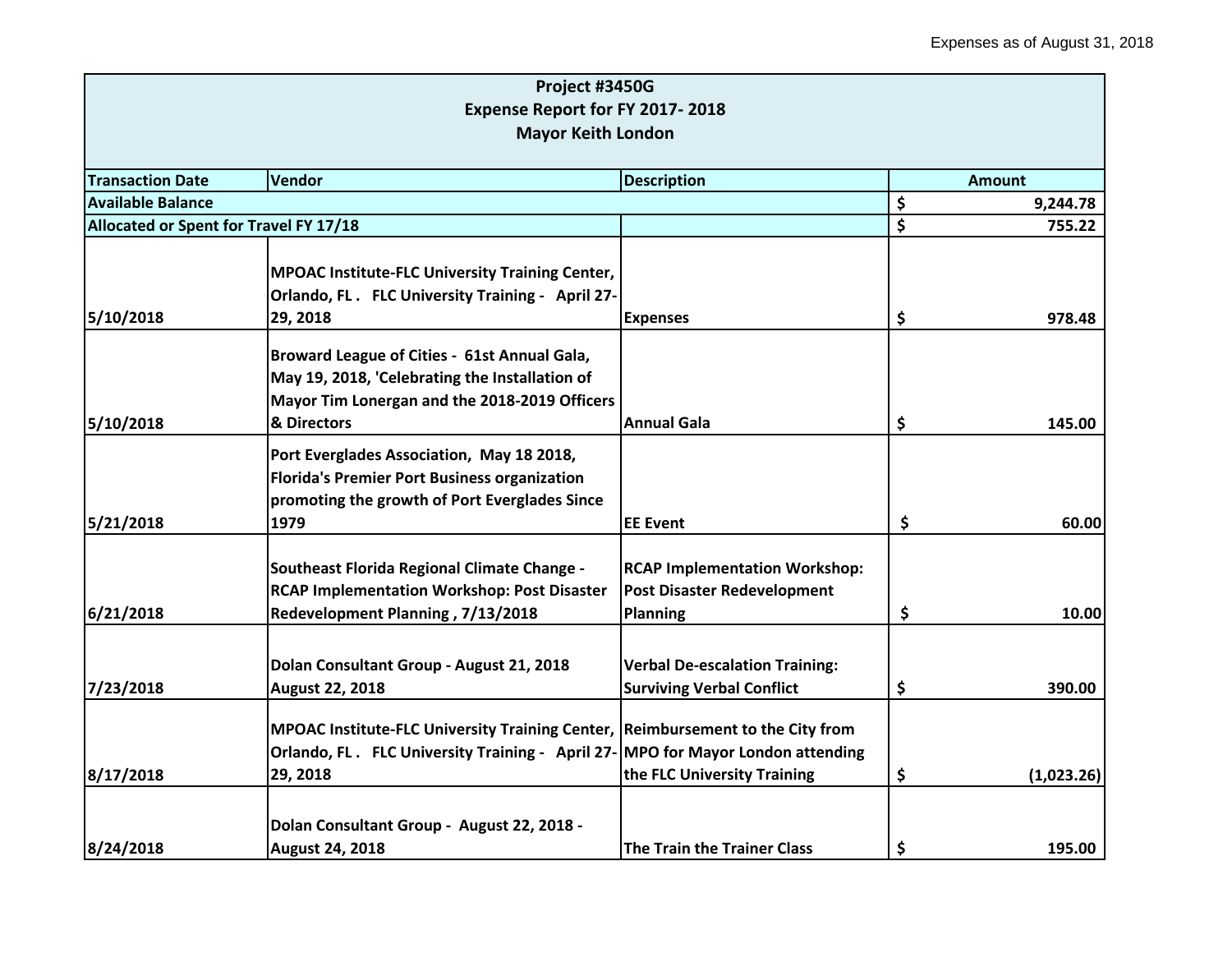|                          |                                                    | Project #3450E                                   |     |               |
|--------------------------|----------------------------------------------------|--------------------------------------------------|-----|---------------|
|                          |                                                    | <b>Expense Report for FY 2017-2018</b>           |     |               |
|                          |                                                    | <b>Vice Mayor Michele Lazarow</b>                |     |               |
|                          |                                                    |                                                  |     |               |
| <b>Transaction Date</b>  | Vendor                                             | <b>Description</b>                               |     | <b>Amount</b> |
| <b>Available Balance</b> |                                                    |                                                  | \$  | 7,941.07      |
|                          | Allocated or Spent for Travel FY 17/18             |                                                  |     | 2,058.93      |
|                          |                                                    |                                                  |     |               |
|                          | Aloft Tallahassee Downtown Hotel, Oct. 22-         | Hotel - Trip to Tallahassee, Fl. For             |     |               |
| 10/23/2017               | 25, 2017                                           | <b>Preemption &amp; CRA Issues</b>               | Ş   | 525.39        |
|                          |                                                    | <b>Credit for tax- Hotel Charges for Trip to</b> |     |               |
|                          | Aloft Tallahassee Downtown Hotel, Oct. 22-         | Tallahassee, FL - For Preemption & CRA           |     |               |
| 10/23/2017               | 25, 2017                                           | <b>Issues</b>                                    | \$, | (43.38)       |
|                          | Aloft Tallahassee Downtown Hotel, Oct. 22-         | <b>Expenses - Trip to Tallahassee, Fl. for</b>   |     |               |
| 11/16/2017               | 25, 2017                                           | <b>Preemption &amp; CRA Issues</b>               | \$  | 466.34        |
|                          | <b>Broward League of Cities 61st Annual Gala -</b> |                                                  |     |               |
| 5/9/2018                 | May 19, 2018                                       | Annual Gala                                      | \$  | 145.00        |
|                          |                                                    |                                                  |     |               |
|                          | US Conference of Mayors - Boston, MA               |                                                  |     |               |
| 6/8/2018                 | June 7/20018 - 6/8/2018                            | <b>Expenses</b>                                  | \$  | 965.58        |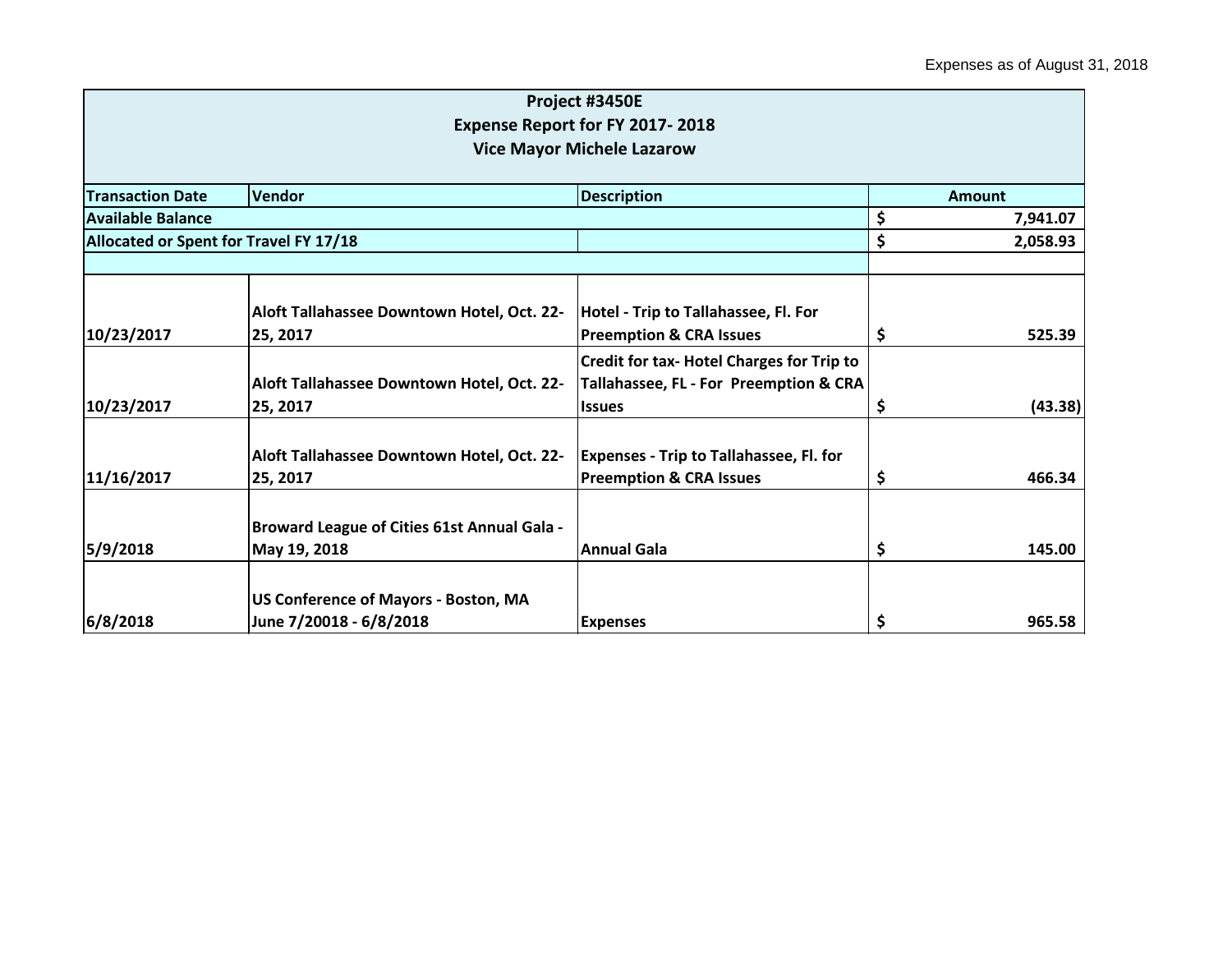|                                        | Project #3450H                                         |                                     |                |
|----------------------------------------|--------------------------------------------------------|-------------------------------------|----------------|
|                                        | <b>Expense Report for FY 2017-2018</b>                 |                                     |                |
|                                        | <b>Commissioner Annabelle Taub</b>                     |                                     |                |
|                                        |                                                        |                                     |                |
| <b>Transaction Date</b>                | <b>Vendor</b><br><b>Description</b>                    |                                     | <b>Amount</b>  |
| <b>Available Balance</b>               |                                                        |                                     | \$<br>8,935.55 |
| Allocated or Spent for Travel FY 17/18 |                                                        |                                     | \$<br>1,064.45 |
|                                        |                                                        |                                     |                |
| 10/24/2017                             | <b>ICSC - International Councel Shipping Center</b>    | <b>Membership</b>                   | \$<br>100.00   |
|                                        | ICSC- South Florida Idea Exchange, Nov. 15, 2017 -     |                                     |                |
| 10/24/2017                             | <b>November 16, 2017</b>                               | <b>Full Program</b>                 | \$<br>95.00    |
|                                        | <b>Lorman Education Services - Webinar- Dealing</b>    |                                     |                |
|                                        | with the impact of Foreclosures on Municipalities      |                                     |                |
| 11/17/2017                             | and Communites                                         | Webinar                             | \$<br>99.00    |
|                                        |                                                        |                                     |                |
|                                        | <b>Lorman Education Services - Revitalize Blighted</b> |                                     |                |
| 11/17/2017                             | <b>Properties with Land Banks</b>                      | Webinar                             | \$<br>79.20    |
|                                        | <b>Lorman Education Services - Social Media for</b>    |                                     |                |
|                                        | <b>Government Agencies: How to successfully</b>        |                                     |                |
| 12/7/2017                              | <b>Connect with Your Community</b>                     | <b>Audio &amp; Reference Manual</b> | \$<br>81.25    |
|                                        |                                                        |                                     |                |
|                                        | Hallandale Chamber of Commerce - Registration -        |                                     |                |
|                                        | Leads @ Lunch Celebrating our Local Educators,         | <b>Lunch Celebrating our Local</b>  |                |
| 5/10/2018                              | May 31, 2018                                           | <b>Educators</b>                    | \$<br>20.00    |
|                                        |                                                        |                                     |                |
|                                        | <b>Sustainainable City Network Academy -</b>           |                                     |                |
|                                        | Navigating Asbestos, Lead-Based Paint and              |                                     |                |
| 6/7/2018                               | Crystalline Silica June 12, 13, 14, 2018               | <b>Registration - Webinar</b>       | \$<br>380.00   |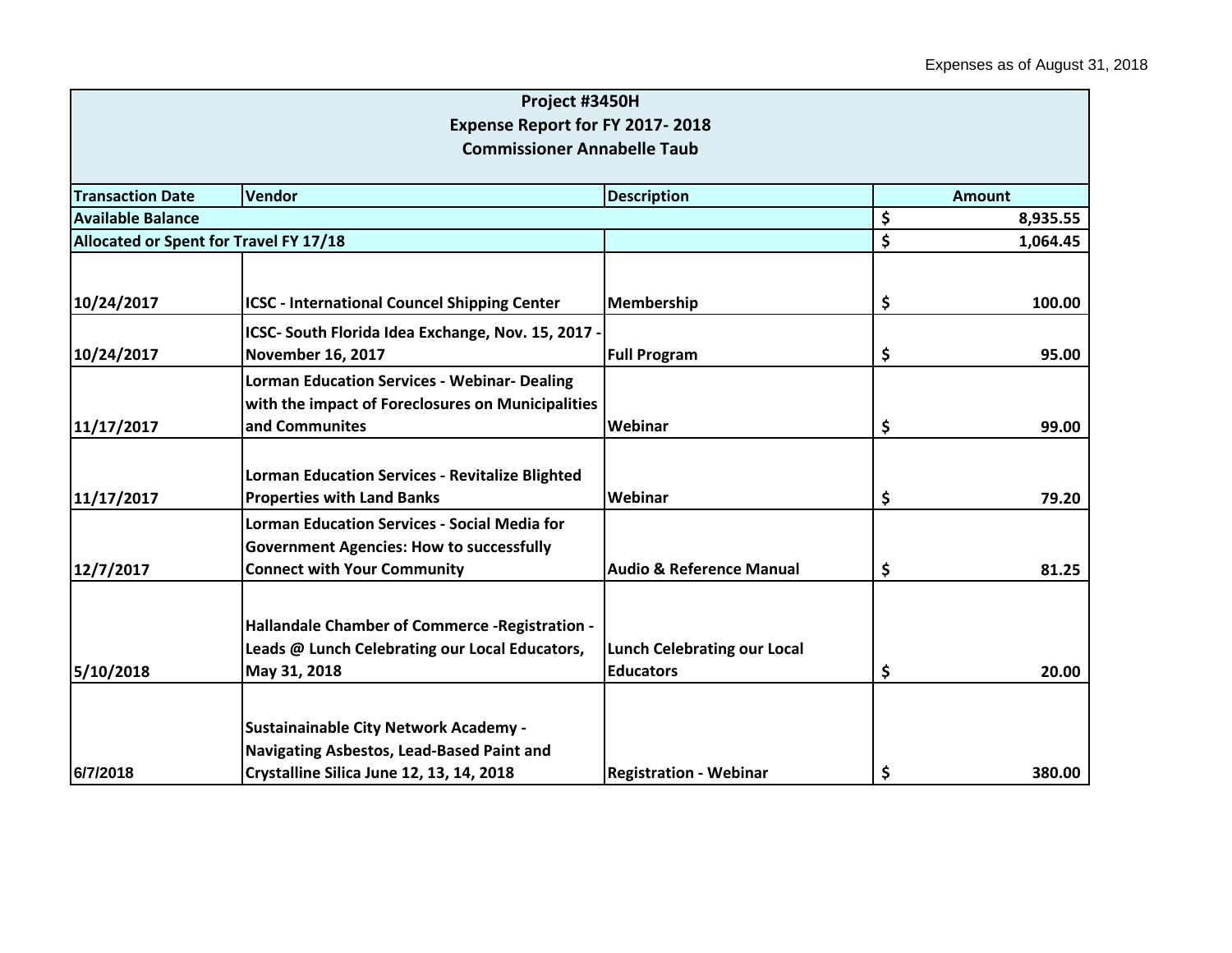| <b>Commissioner Annabelle Taub</b> |                                                   |                         | Pg. 2 |        |
|------------------------------------|---------------------------------------------------|-------------------------|-------|--------|
|                                    |                                                   |                         |       |        |
|                                    |                                                   |                         |       |        |
| 6/28/2018                          | <b>Broward County AFL - CIO Annual Labor Ball</b> | <b>VIP Dinner Dance</b> |       | 210.00 |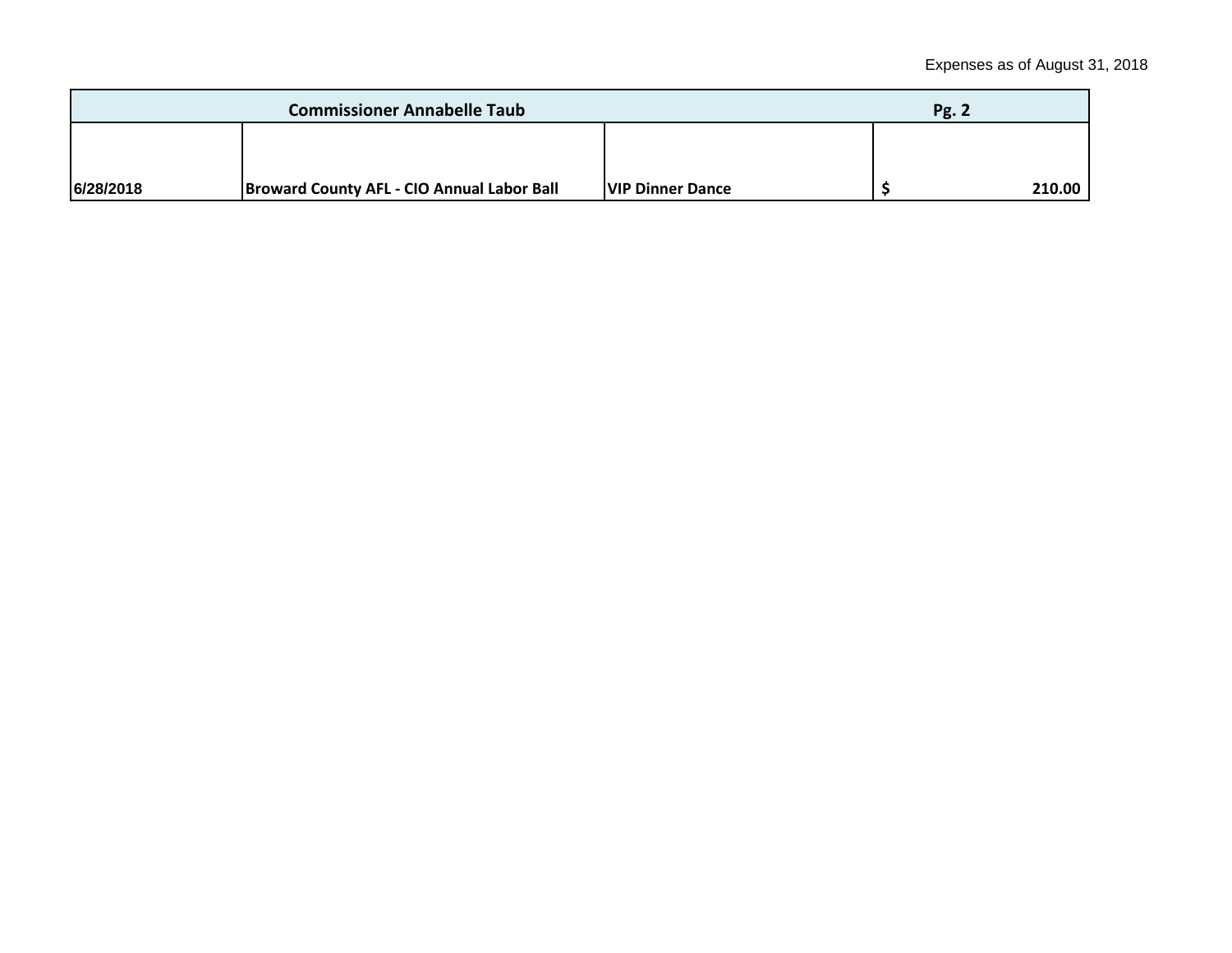| Project #3450I<br><b>Expense Report for FY 2017-2018</b><br><b>Commissioner Rich Dally</b> |                                                                                                     |                                                                                                                   |    |               |  |
|--------------------------------------------------------------------------------------------|-----------------------------------------------------------------------------------------------------|-------------------------------------------------------------------------------------------------------------------|----|---------------|--|
| <b>Transaction Date</b>                                                                    | <b>Vendor</b>                                                                                       | <b>Description</b>                                                                                                |    | <b>Amount</b> |  |
| <b>Available Balance</b>                                                                   |                                                                                                     |                                                                                                                   |    | 5,585.00      |  |
| Allocated or Spent for Travel FY 17/18                                                     |                                                                                                     |                                                                                                                   | \$ | 670.00        |  |
| 5/10/2018                                                                                  | <b>Broward League of Cities - 61st Annual</b><br>Gala - May 19, 2018                                | <b>Celebrating the Installation of Mayor</b><br>Tim Lonergan and the 2018-2019<br><b>Officers &amp; Directors</b> | ⋗  | 145.00        |  |
| 5/10/2018                                                                                  | Florida League of Citites - 2018 Annual<br>Conference, August 16-18, 2018                           | Conference - Hollywood, FL.                                                                                       | \$ | 525.00        |  |
|                                                                                            | Note: Amount based in accordance with Commissioner Rich Dally's sworn in date of February 14, 2018. |                                                                                                                   |    |               |  |